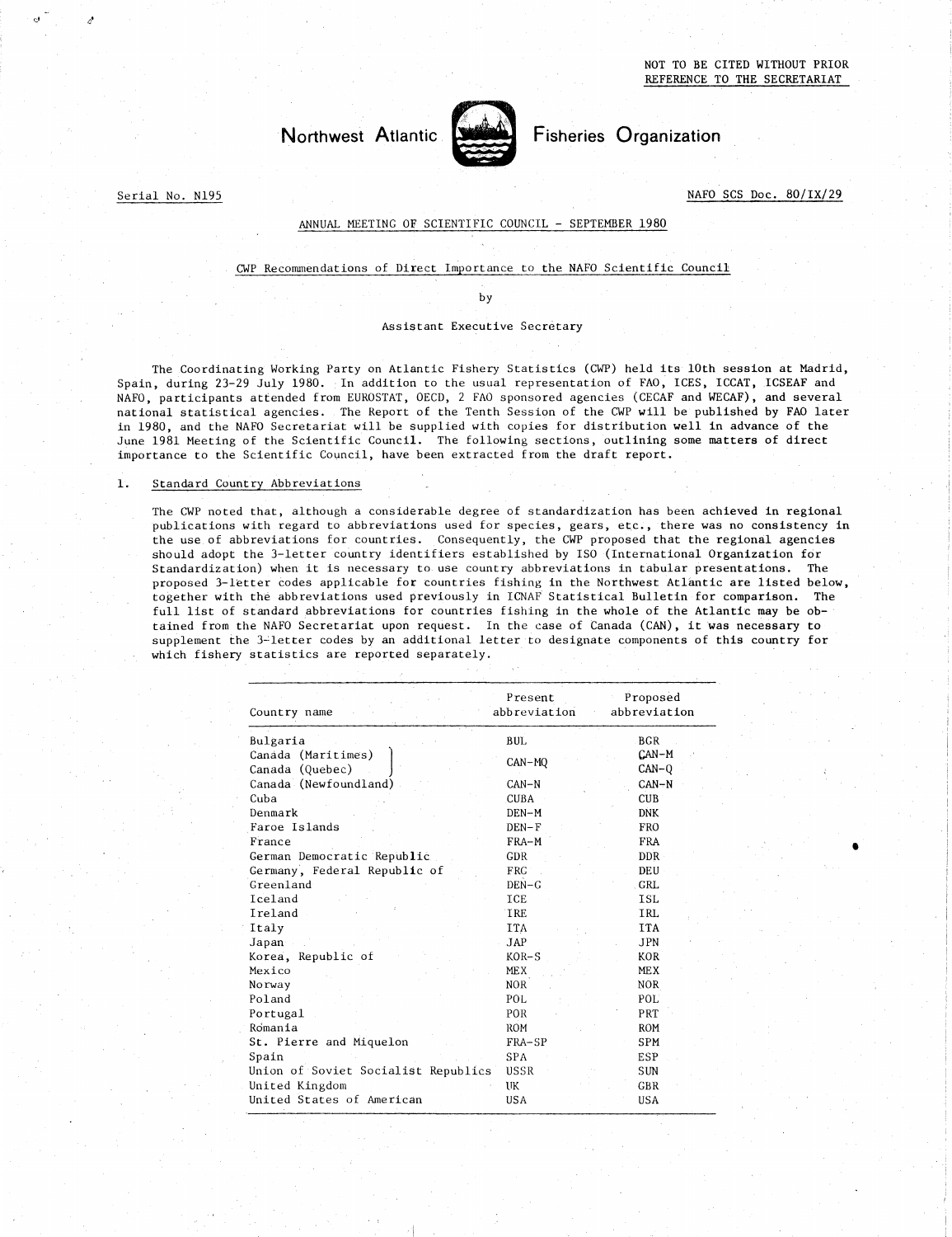2. Classification of Fishing Gear for Use in Statistics<br>The CWP reviewed the International Standard Statistic<br>proposed some amendments to make the list more compl<br>the classification (see Appendix I) should be used a The CWP reviewed the International Standard Statistical Classification of Fishing Gear (ISSCFG), proposed some amendments to make the list more complete, and recommended *that the final version of the classification (see Appendix I) should be used as the basic list of gear types and abbreviations by all international, regional and national institutions.*

### Standardization of STATLANT Forms and Notes

The CWP, in reviewing the basic concepts underlying the development and long-standing use of STATLANT A and B forms, considered a proposal that the existing definitions of classes of fishing units (gear, GRT categories, etc.) applicable to the STATLANT B form be replaced by more flexible, nationallyidentified definitions of "unit fisheries" for which catch and effort data would be reported, thus enabling some countries with poorly developed statistical systems to report partial data when complete coverage of their fisheries is not available.

The CWP was concerned that such changes would result in significant incompatibilities in the data submitted to regional agencies and could adversely affect the comparability of long time series of data in existing data banks. It was also noted that significant changes in the STATLANT B form for one region would, if not introduced for all regions, reduce the degree of standardization already achieved and could lead to unnecessary confusion in national statistical offices responsible for completing the B forms for different regions. The CWP therefore recommended (a) *that the basic standard concepts underlying the present system of STATLANT A and B forms remain unchanged, and* (b) *that the participating agencies of the CWP should consult each other on* any *proposed amendMents* to the new concepts and that such proposals be given careful consideration before their adoption.

### Allocation of Catches by Nationality 4.

The CWP again reviewed the problem of allocation of catches by nationality, noting that difficulties have been encountered in all major fishing regions. Two aspects of the problem were noted: who will be responsible for collecting and submitting statistics, and under what country heading should the reported statistics be included in international statistical tabulations. After thorough debate, the CWP, in reaffirming the recommendation of the 9th Session in 1977, concluded that criteria were needed for the application of exceptions to the "flag state" principle, and accordingly recommended *that the flag of the vessel should, for the time being, be considered the paramount indication of nationality and should only be overridden when the following arrangements between foreign flag vessels and host countries exist: (a) the vessels are chartered by the host country to augment its fishing fleet; (b) • vessels that fish for a country through arrangement by joint venture contract, etc. (as opposed to the ad hoc practise of vessels selling catches for foreign boats or landing catches at foreign ports), where the operation of such vessels is an integral part of the economy of the host country.*

The CWP further recommended *that, when Governments negotiate joint ventures or other contracts where vessels of one nation land their catches at ports of the other country or unload their catches to vessels of the other country and where the above criteria are applicable, the nationality of such catches and landings should be a part of the negotiations and* final *arrangements.*

### $5.$ Future of the CWP

From its beginning in 1959, the Working Party has been a subsidiary body of FAO (article of FAO's Council).. Although some consideration was given to this matter at the 9th Session, the participants at the current session considered that the time was now opportune for reorganizing the structure of the CWP within the existing geographical context into a truly inter-agency body of experts providing technical advice on fishery statistical matters to participating agencies and national statistical offices upon request. in particular, it was agreed that the functions and activities of the CWP should not be continued under the aegis of FAO but rather as an independent inter-agency organization, composed of representatives of the inter-governmental organizations of the entire Atlantic region with related objectives concerning the collection and publication of regional fisheries statistics. Accordingly, the CWP recommended *that FAO be requested to obtain the approval of its appropriate governing bodies to dissolve the present Working Group as a subsidiary body of FAO,* and agreed that its future functions as an inter-agency body for the Atlantic region should be guided by the terms of reference set out in Appendix II.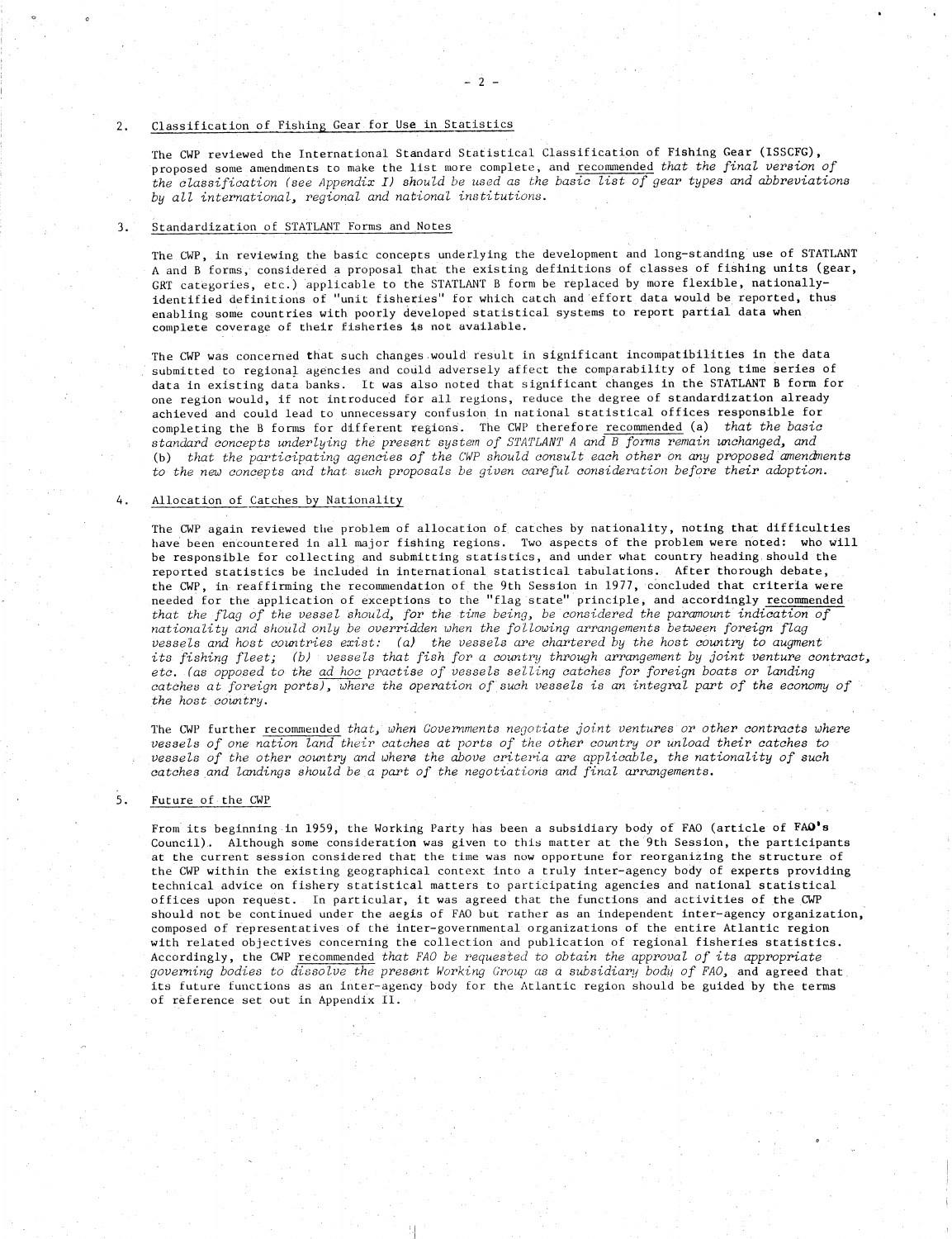| - 3                                                                                                                                                                                                                                                                                                                                                                                                                                        |                                                                                                              |                                                                                                                                                                        | APPENDI:                                                                           |
|--------------------------------------------------------------------------------------------------------------------------------------------------------------------------------------------------------------------------------------------------------------------------------------------------------------------------------------------------------------------------------------------------------------------------------------------|--------------------------------------------------------------------------------------------------------------|------------------------------------------------------------------------------------------------------------------------------------------------------------------------|------------------------------------------------------------------------------------|
| INTERNATIONAL STANDARD STATISTICAL CLASSIFICATION OF FISHING GEAR                                                                                                                                                                                                                                                                                                                                                                          |                                                                                                              |                                                                                                                                                                        |                                                                                    |
|                                                                                                                                                                                                                                                                                                                                                                                                                                            |                                                                                                              |                                                                                                                                                                        |                                                                                    |
| Gear Categories                                                                                                                                                                                                                                                                                                                                                                                                                            | Standard<br>Abbrevia-<br>tion                                                                                | <b>ISSCFG</b><br>Code                                                                                                                                                  | NAF O<br>Code                                                                      |
| SURROUNDING NETS<br>With purse lines (purse seines)<br>one boat operated purse seines<br>two boats operated purse seines<br>Without purse lines (lampara)                                                                                                                                                                                                                                                                                  | PS.<br>PS <sub>1</sub><br>PS <sub>2</sub><br>LA                                                              | 01.0.0<br>01.1.0<br>01.1.1<br>01.1.2<br>01.2.0                                                                                                                         | 31<br>ωr.                                                                          |
| SEINE NETS<br>Beach seines<br>Boat or vessel seines<br>Danish seines<br>Scottish seines<br>Pair seines<br>Seine nets (not specified)                                                                                                                                                                                                                                                                                                       | SB.<br>SV<br>SDN -<br>SSC<br>SPR <sup>.</sup><br>SX.                                                         | 02.0.0<br>02.1.0<br>02.2.0<br>02.2.1<br>02.2.2<br>02.2.3<br>02.9.0                                                                                                     | <br>$\overline{\phantom{0}}$<br>24<br>$\ddot{\phantom{0}}$<br>21<br>22<br>23<br>m. |
| TRAWLS<br>Bottom trawls<br>- beam trawl <b>s</b><br>otter trawls $1/$<br>$\sim 10^{-11}$<br>pair trawls<br>$\sim$ 10 $\pm$<br>$-$ nephrops trawls<br>shrimp trawls<br>bottom trawls (not specified)<br>Midwater trawls<br>otter trawls $\mathbf{J}$<br>pair trawls<br>shrimp trawls<br>midwater trawls (not specified)<br>Otter twin trawls<br>Otter trawls (not specified)<br>Pair trawls (not specified)<br>Other trawls (not specified) | TBB<br>OTB.<br>PTP<br>TBN<br>TBS<br>TB<br><b>OTM</b><br>PTM<br>TMS<br>TM.<br>$_{\rm{OIT}}$<br>ΟT<br>PT<br>TX | 03.0.0<br>03.1.0<br>03.1.1<br>03.1.2<br>03.1.3<br>03.1.4<br>03.1.5<br>03.1.9<br>03.2.0<br>03.2.1<br>03.2.2<br>03.2.3<br>03.2.9<br>03.3.0<br>03.4.9<br>03.5.9<br>03.9.0 | 18<br>10<br>16<br>13<br>17                                                         |
| DREDGES<br>Boat dredges<br>Hand dredges                                                                                                                                                                                                                                                                                                                                                                                                    | DR B<br>DRH                                                                                                  | 04.0.0<br>04.1.0<br>04.2.0                                                                                                                                             | 71<br>72                                                                           |
| LIFT NETS<br>Portable lift nets<br>Boat operated lift nets<br>Shore operated stationary lift nets<br>Lift nets (not specified)                                                                                                                                                                                                                                                                                                             | LNP.<br>LNB.<br><b>LNS</b><br>LN                                                                             | 05.0.0<br>05.1.0<br>05.2.0<br>05.3.0<br>05.9.0                                                                                                                         |                                                                                    |
| FALLING GEAR<br>Cast nets<br>Falling gear (not specified)                                                                                                                                                                                                                                                                                                                                                                                  | FCN<br>FG                                                                                                    | 06.0.0<br>06.1.0<br>06.9.0                                                                                                                                             |                                                                                    |
| GILLNETS AND ENTANGLING NETS<br>Set gillnets (anchored)<br>Drift nets<br>Encircling gillnets<br>Fixed gillnets (on stakes)<br>Trammel nets<br>Combined gillnets-trammel nets<br>Gillnets and entangling nets (not specified)<br>Gillnets (not specified)                                                                                                                                                                                   | <b>GNS</b><br><b>GND</b><br><b>GNC</b><br><b>GNF</b><br>GT R<br><b>GTN</b><br>GEN.<br>GΝ                     | 07.0.0<br>07.1.0<br>07.2.0<br>07.3.0<br>07.4.0<br>07.5.0<br>07.6.0<br>07.9.0<br>07.9.1                                                                                 | 41<br>42<br>-<br><br>-<br>40                                                       |

ં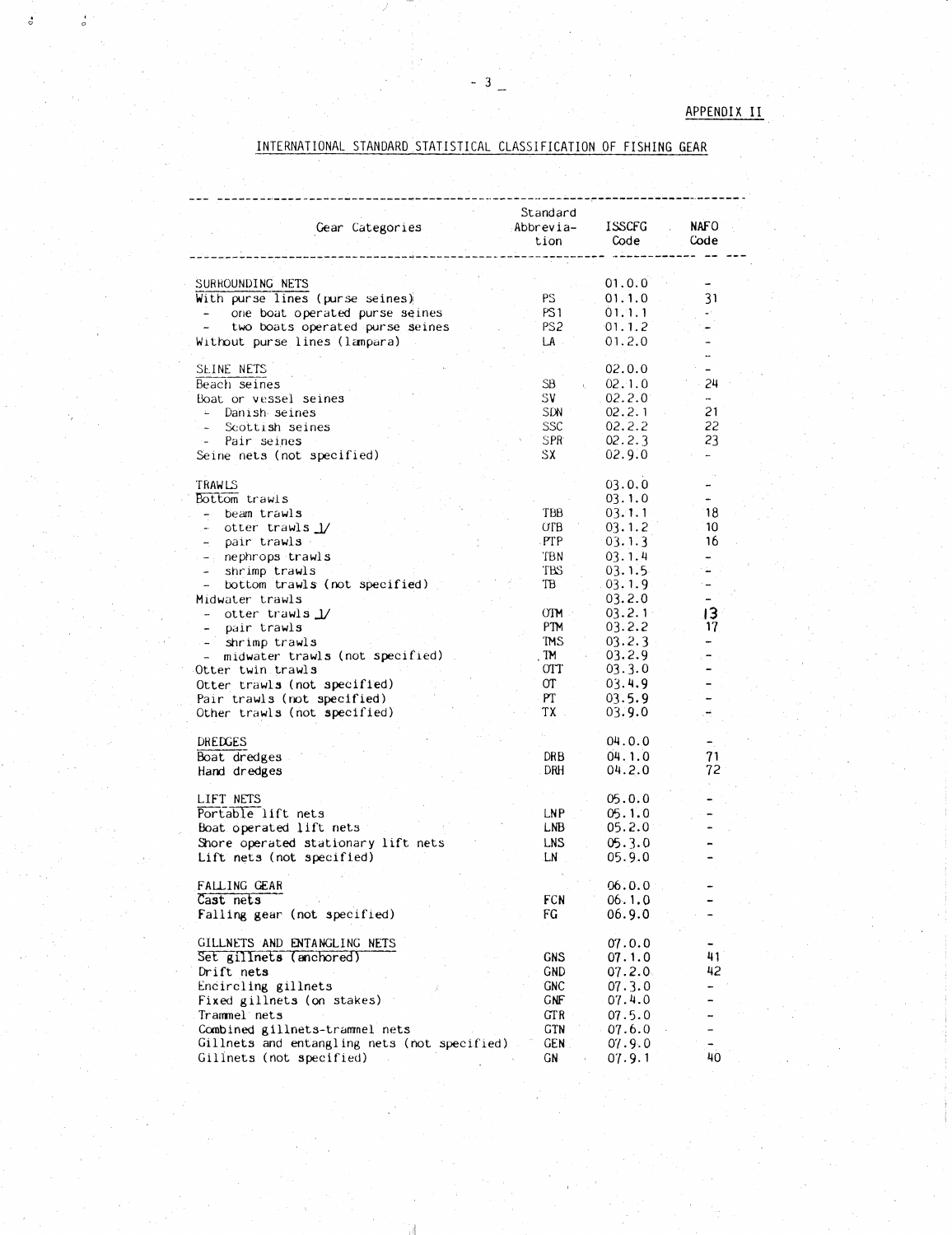|                                                        | Standard    |                            |                          |
|--------------------------------------------------------|-------------|----------------------------|--------------------------|
| Gear Categories                                        | Abbrevia-   | <b>ISSCFG</b>              | NAFO                     |
| aawaa ayaanna ayaa ayaa loo aan ahaan 2000 ahaa ahaa A | tion        | Code<br>أدويا لماسا الماسو | Code                     |
| TRAPS                                                  |             | 08.0.0                     | $\blacksquare$           |
| Stationary uncovered pound-nets                        | FPN.        | 08.1.0                     | 61                       |
| Pots                                                   | FPO 1       | 08.2.0                     | 62                       |
| Fyke nets                                              | <b>FYK</b>  | 08.3.0                     | $\blacksquare$           |
| Stow-nets                                              | <b>FSN</b>  | 08.4.0                     | $\overline{\phantom{a}}$ |
| Barriers, fences, weirs, etc.                          | FWR.        | 08.5.0                     | 63                       |
| Aerial traps                                           | <b>FAR</b>  | $-08.6.0$                  | $\omega$ .               |
| $Traps$ (not specified)                                | FIX.        | 08.9.0                     | 60                       |
| HOOKS AND LINES                                        |             | 09.0.0.                    |                          |
| Hand-lines and pole-lines (hand operated) 2/           | LHP .       | 09.1.0                     | 53 <sup>°</sup>          |
| Hand-lines and pole-lines (mechanized) 2/              | LHM .       | 09.2.0                     | 55                       |
| Set lines (longlines set)                              | کلنا        | 09.3.0                     | 51<br>52                 |
| Drifting longlines                                     | LLD.        | 09.4.0                     | 50                       |
| Longlines (not specified)                              | Ш.<br>LTL - | 09.5.0<br>09.6.0 .         | 54                       |
| Trolling lines<br>Hooks and lines (not specified) 3/   | LX -        | 09.9.0                     | $\overline{\phantom{a}}$ |
|                                                        |             |                            |                          |
| GRAPPLING AND WOUNDING                                 |             | 10.0.0                     |                          |
| Harpoons                                               | HAR I       | 10.1.0                     | 81                       |
| HARVESTING MACHINES                                    |             | 11.0.0                     | о,<br>н.                 |
| Pumps                                                  | HMP.        | 11.1.0                     |                          |
| Mechanized dredges                                     | HMD.        | 11.2.0                     |                          |
| Harvesting machines (not specified)                    | НМХ         | 11.9.0                     |                          |
| MISCELLANEOUS GEAR 4/                                  | MÍS.        | 20.0.0                     | 90                       |
| RECREATIONAL FISHING GEAR                              | RG          | 25.0.0                     |                          |
|                                                        |             |                            |                          |
| GEAR NOT KNOWN OR NOT SPECIFIED                        | NК          | 99.0.0                     | 99                       |

2/: Including jigging lines.

 $\frac{1}{2}$ : See Section 4.4.<br> $\frac{2}{3}$ : Including jigging<br> $\frac{3}{4}$ : Code LDV (NAFO co  $\mathfrak{F}/\mathfrak{c}$  Code LDV (NAFO code 58) for dory operated line gears will be maintained for histor data purposes.

21/: This item includes: hand and landing nets, drive-in-nets, gathering by hand with simple hand implements with or without diving equipment, poisons and explosives, trained animals, electrical fishing.

Note: NAFO requires that vessel type be specified for trawl gears; this is accomplished by using the digits "1" and "2" in association with the abbreviations OTM and OTB as follows:

| jigging lines.<br>(NAFO code 58) for dory operated line gears will be maintain<br>oses.                                                                             |                  |                |                |  |
|---------------------------------------------------------------------------------------------------------------------------------------------------------------------|------------------|----------------|----------------|--|
| includes: hand and landing nets, drive-in-nets, gathering b<br>nd implements with or without diving equipment, poisons and<br>nimals, electrical fishing.           |                  |                |                |  |
|                                                                                                                                                                     |                  |                |                |  |
|                                                                                                                                                                     |                  |                |                |  |
| requires that vessel type be specified for trawl gears; this<br>mplished by using the digits "1" and "2" in association with t<br>eviations OTM and OTB as follows: |                  |                |                |  |
| bottom otter trawls - side:<br>(i)                                                                                                                                  | OTB <sub>1</sub> | (NAFO code 11) |                |  |
| $(i)$ bottom otter trawls - stern:                                                                                                                                  | OTB <sub>2</sub> | (MAFO code 12) |                |  |
| (iii) midwater otter trawls - side:                                                                                                                                 | OTM <sub>1</sub> | (NAFO code 14) |                |  |
| (iv) midwater otter trawls - stern:                                                                                                                                 | OM <sub>2</sub>  |                | (NAFO code 15) |  |
|                                                                                                                                                                     |                  |                |                |  |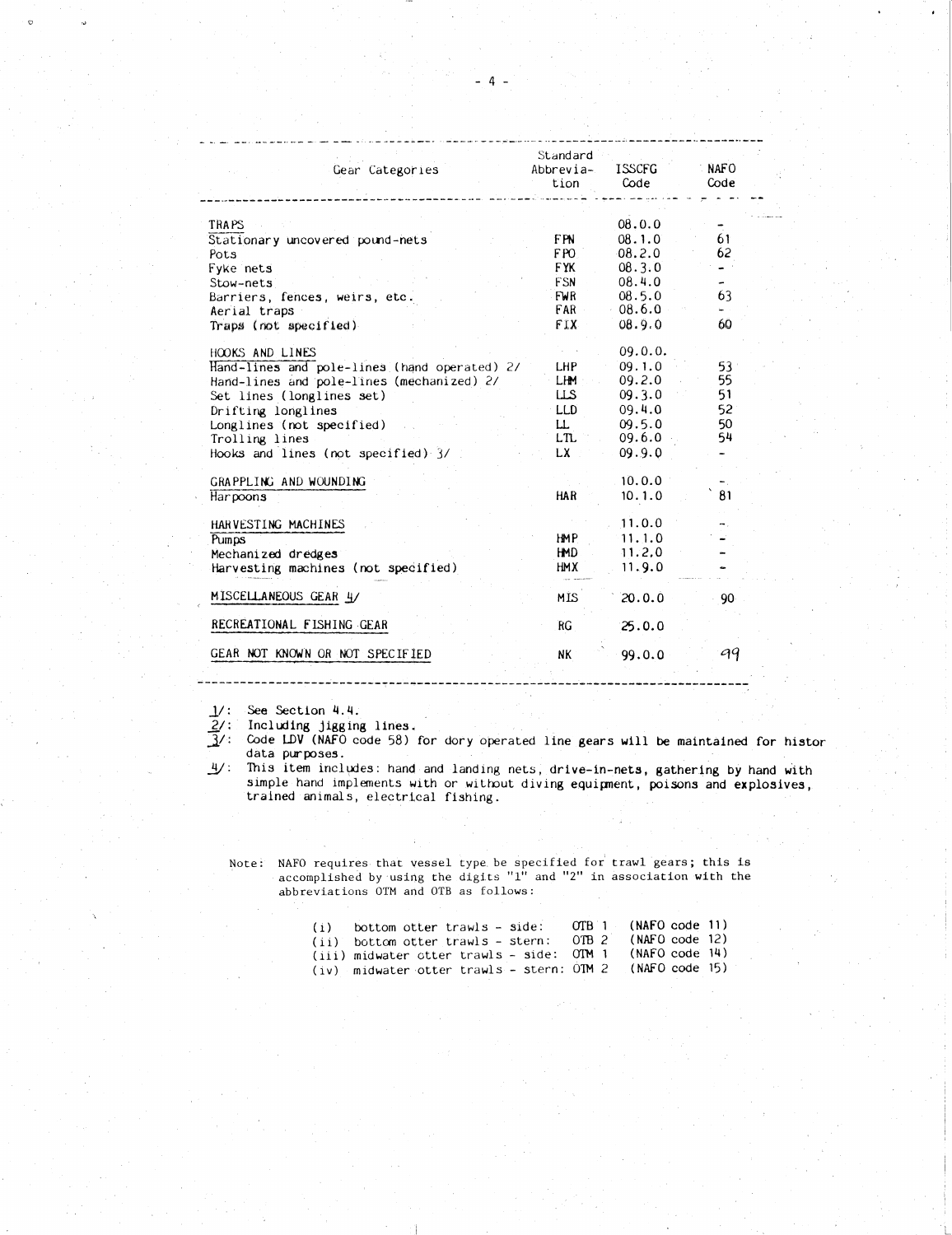### TERMS OF REFERENCE FOR FUTURE INTER-AGENCY ORGANIZATION

 $-5.$ 

1. Name

 $\begin{array}{c} \bullet \end{array} \begin{array}{c} \bullet \end{array} \begin{array}{c} \bullet \end{array}$ 

The group shall be known as the Coordinating Working Party on Atlantic Fishery Statistics (CWP).

## 2. Membership

The membership of the CWP shall'be composed of . representatives of the following:

- Food and Agriculture Organization of the United Nations (FAO)
- International Commission for the Conservation of Atlantic Tunas (ICCAT),
- (c) International Council for the Exploration of the Sea (ICES)
- (d) International Commission for the Southeast Atlantic Fisheries (ICSEAF)
- (e) Northwest Atlantic Fisheries Organization (NAFO)
- Commission for the Conservation of Antarctic Living Marine Resources (CCALMR)
- (g) Statistical Office for the European Communities (EUROSTAT)
- (h) Organization for Economic Cooperation and Development (OECD)

### 3. Representation

- Each of ICCAT, ICES, ICSEAF, NAFO and CCALMR may nominate up to three representatives, one of whom must be a member of the secretariat, one should be the chairman (or a designated member) of the appropriate statistics committee of the agency, and one may be a representative (involved in fishery statistics) of a member state of the agency.
- EUROSTAT and OECD may each be represented *by* one person (involved in fishery statistics  $(b)$ In the event that no representative of the member states of the European Economic. Community is included in the nominations of ICCAT, ICES, ICSEAF, NAFO and CCALMR, EUROSTAT may nominate a national representative in addition, to the participant from' the statistical office.
- (c) The Director General of FAO may appoint up to five participants in view of FAO's leading role in world fisheries and in view of FAO's regional fisheries bodies in the Atlantic - WECAF, CECAF, GFCM, CARPAS, etc.
- . (d) The total number of participants in regular sessions of the CWP shall normally be limited to 25.
- Each agency shall inform the Secretary of the CWP of the names and addresses of its nominees at least six months in advance of each regular session.
- 4. Meeting
	- (a) Regular sessions of the CWP shall normally be held every two years, at times and places to be agreed by the secretariats of the participating agencies.
	- An ad hoc inter-agency consultation shall be held approximately one year before each session to draw up the provisional agenda and to coordinate plans and participation for the session. This consultation may be by correspondence initiated by the Secretary of the CWP, or may be a meeting of secretariat representatives at the time and place' of a regular meeting of one of the participating organizations if at least four of the secretariats can participate.

### 5. Officers

At the beginning of the session, the CWP Secretary shall call the meeting to order, and the participants shall from among their members elect a chairperson and a vice-chairperson, who shall hold office for the duration of the session.

### 6. CWP Secretariat

The CWP Secretariat should preferably be provided by FAO. Should it become necessary: to alter this arrangement, secretariat services for the CWP should alternate among those participating agencies with adequate resources to undertake this task.